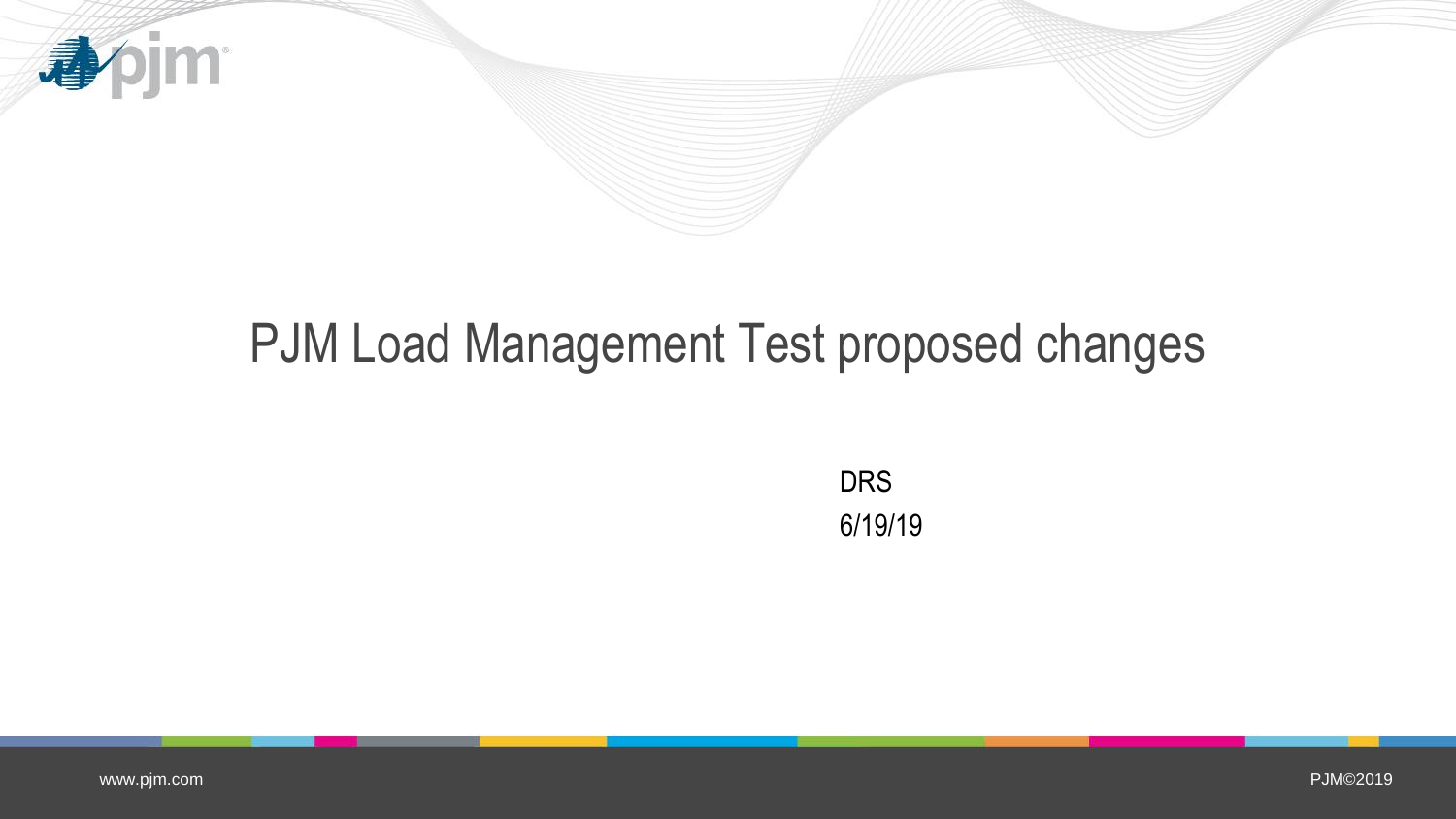

- CP requires DR to be available on annual basis for up to 15 hours per day
	- Limited DR only required for 10 days for 6 hours per day
- Test performance (123%) does not reflect prior event performance (97%)
- Mandatory Load Management has not been dispatched in over 5 years (but accounts for > 5% of overall capacity)
- DR load reduction capability under a variety of conditions is not clear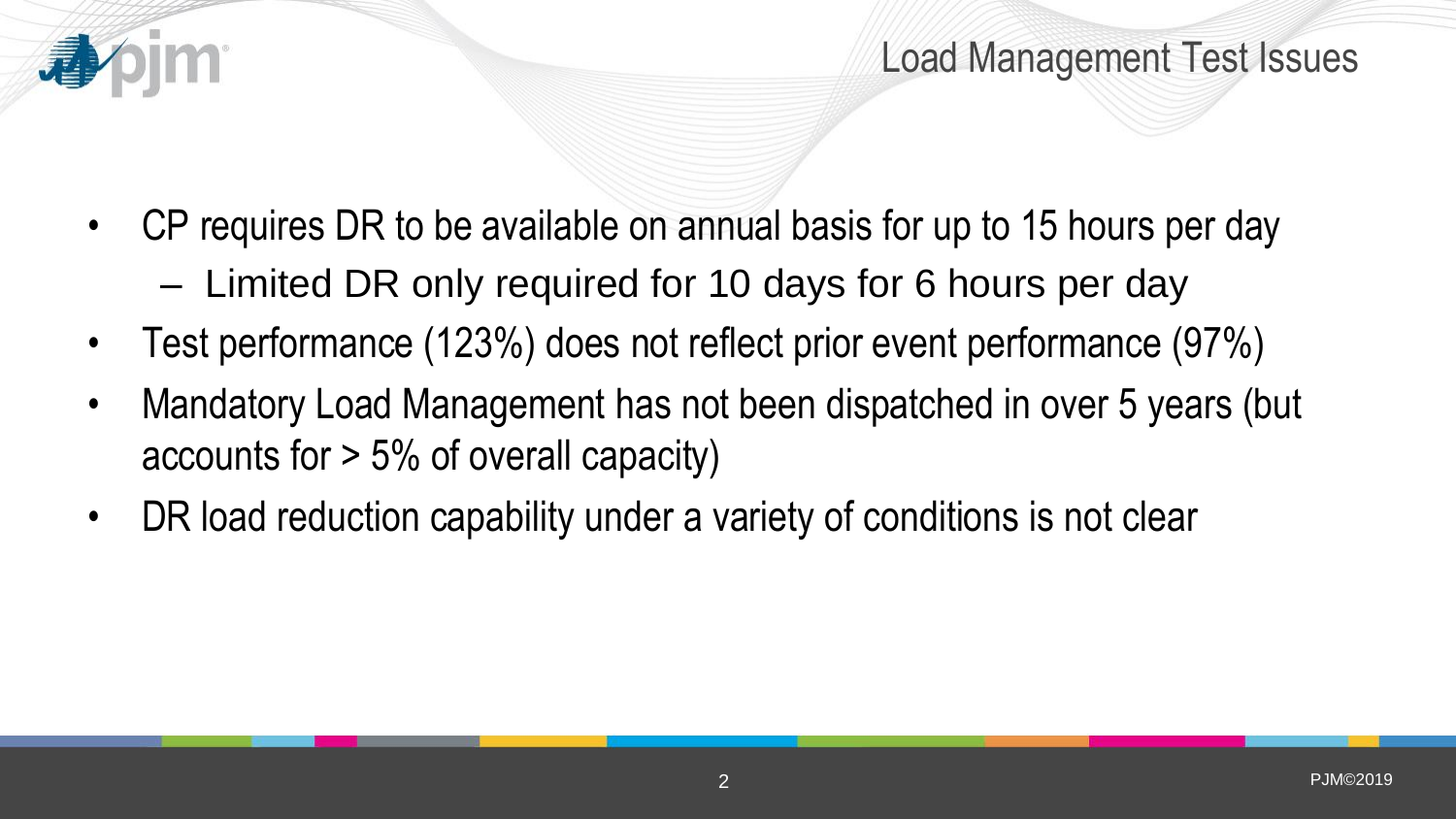

- Testing reflective of LM product availability requirements
- Testing results consistent with expected performance during LM events under various conditions (time of day, time of year, etc.)
- Both resource capability and PJM/CSP communications are tested
- Streamline process for resource energy compensation for reductions provided when performing tests (Currently done through economic DR
- Test notification process aligns with actual event process (i.e.: Emergency messages prior to LM event day)
- Load not paying for CP DR winter testing through an uplift mechanism
- LM will be compensated for test events
- Avoid unnecessary testing
- Align rules for PRD (note: PJM waiting for FERC Order on PRD)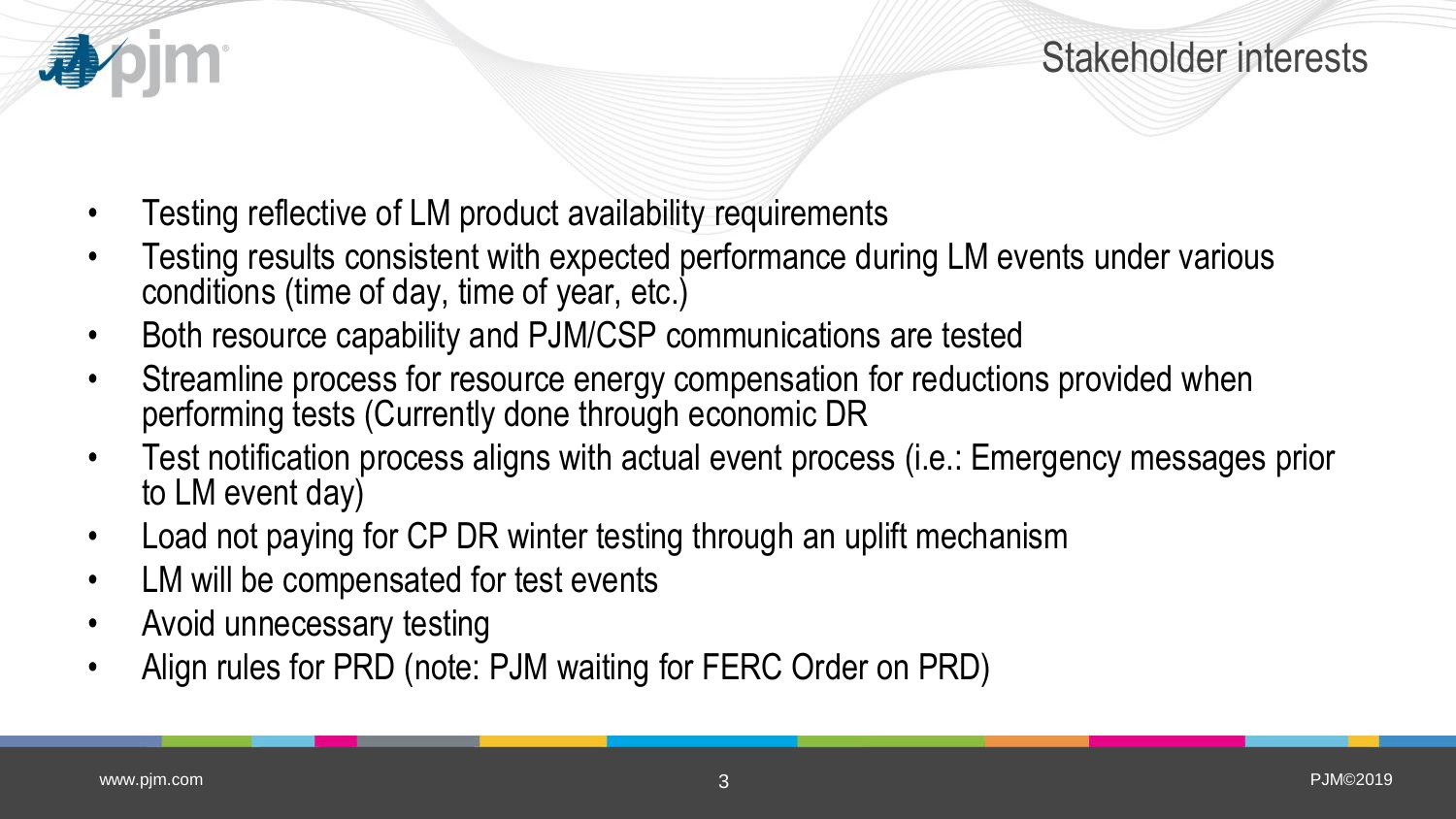

- PJM managed test will better simulate event conditions and therefore the true DR load reduction capability
	- Avoid CSP "open book" test
	- Align with ISOs/RTOs/utilities best practices (PJM is the rare entity that allows DR to manage their own testing)
- Conduct test throughout the Delivery Year since DR is required to perform throughout the Delivery Year
- Leverage communication/notification mechanism used for real events.

High Impact / Low Frequency event – requires training/practice/testing to be ready DR only dispatched when we are in emergency conditions (expected to be short on reserves)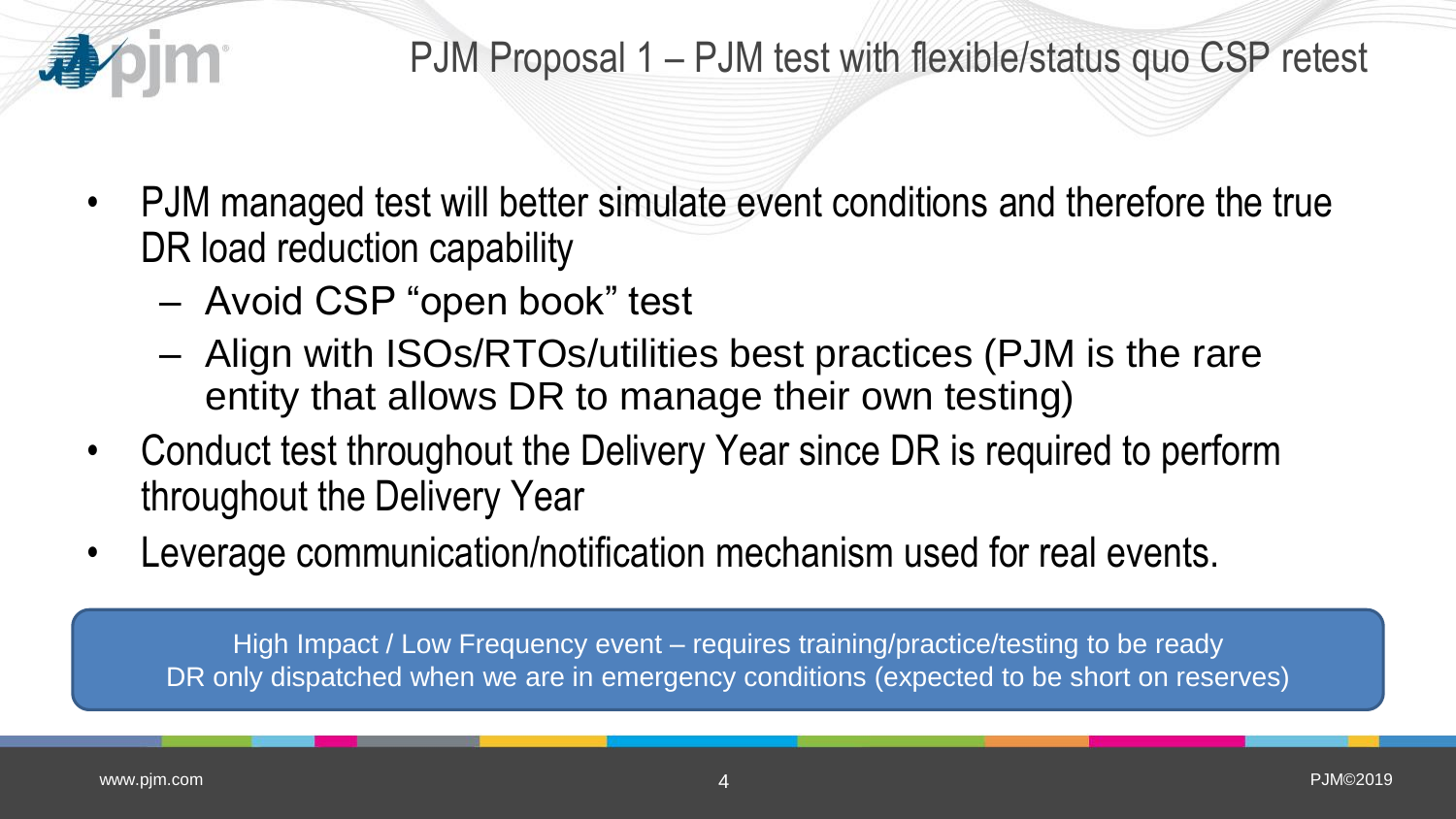## Minimize unnecessary testing and mitigate costs

- Testing only required when there is no event in the Delivery Year
	- If we have summer event across PJM then at least  $\frac{1}{2}$  of all the zones will not need to do a test.
- Only 1 test per year required when there is no event
	- $\frac{1}{2}$  the zones tested in the summer and  $\frac{1}{2}$  tested in the winter
- Only test for 2 hours whereas typical events are  $\sim$  5 hours
	- load reduction averaged over 2 hours, provides more flexibility in case load reduction starts late.
- Allow CSP to get prepared and schedule necessary maintenance activities
	- PJM will provide month ahead and day ahead notification of zones that will be tested
		- PJM will provide normal lead time advanced notification on the test day.
	- Testing only done from HE12-18 which is in line with summer peak, winter second peak and normal workday
		- Avoid winter early morning test which would require personnel to be ready before typical work hours.
	- Testing only done on non-NERC holiday weekdays
- Compensate for load reductions in the energy market as a price taker to help offset cost.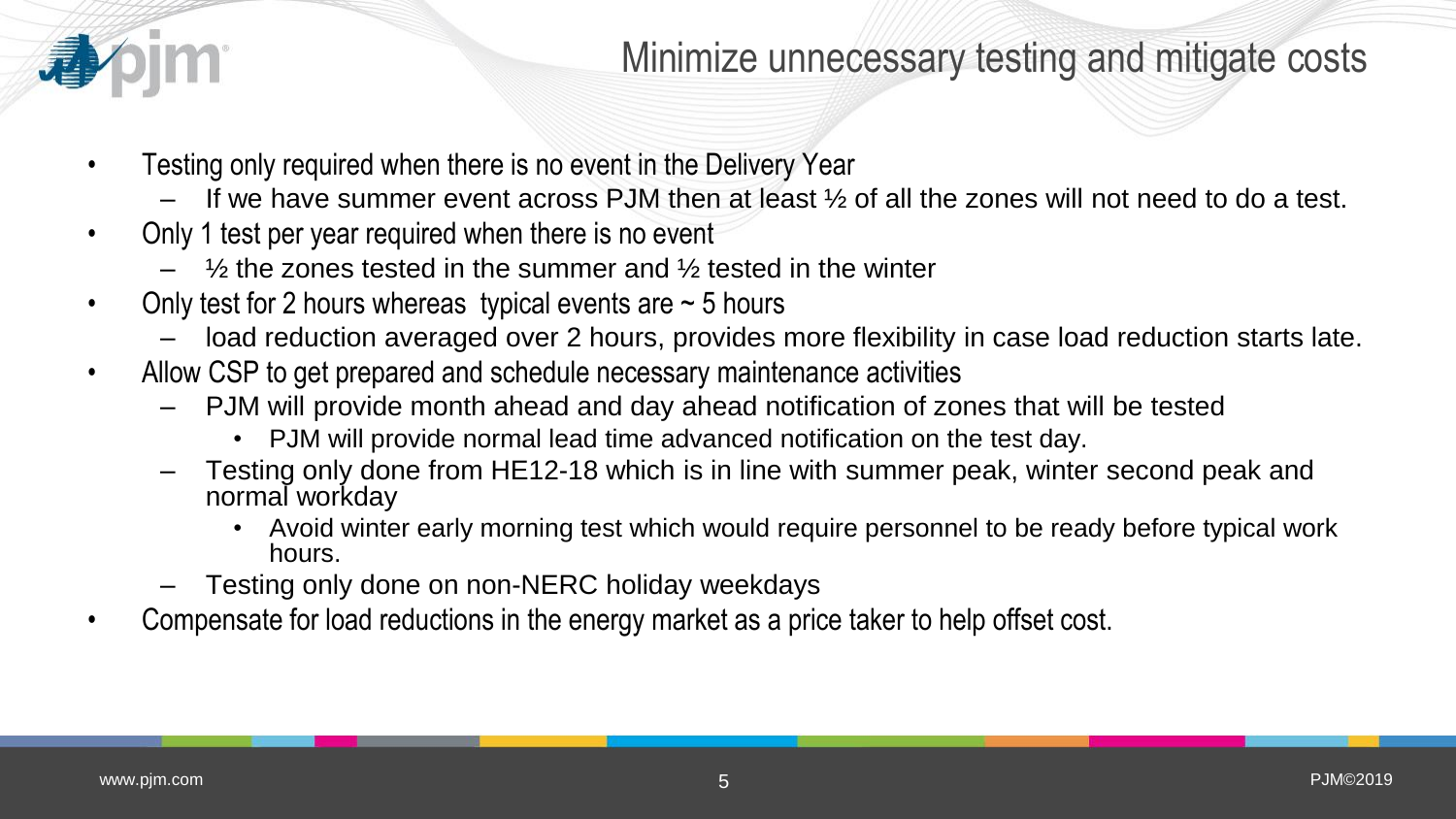

Ability to retest ("do-over") and improve score if you get at least a C on the test

- Performance aggregated to zone
	- customer over-performance can offset another customer's underperformance
- Allow CSP to self direct zonal retest(s) if performance >75%.
	- More chances to test if performance was decent but had a few issues
	- Leverage status quo CSP directed retest provisions
		- minimize rule changes
		- provide retest flexibility (multiple retests, only registrations that had performance issue are retested)

If CSP scores < 75% after receiving advanced notification and narrow test window (so CSP can prepare), then they still with test result since they probably would have done worse if there was an actual event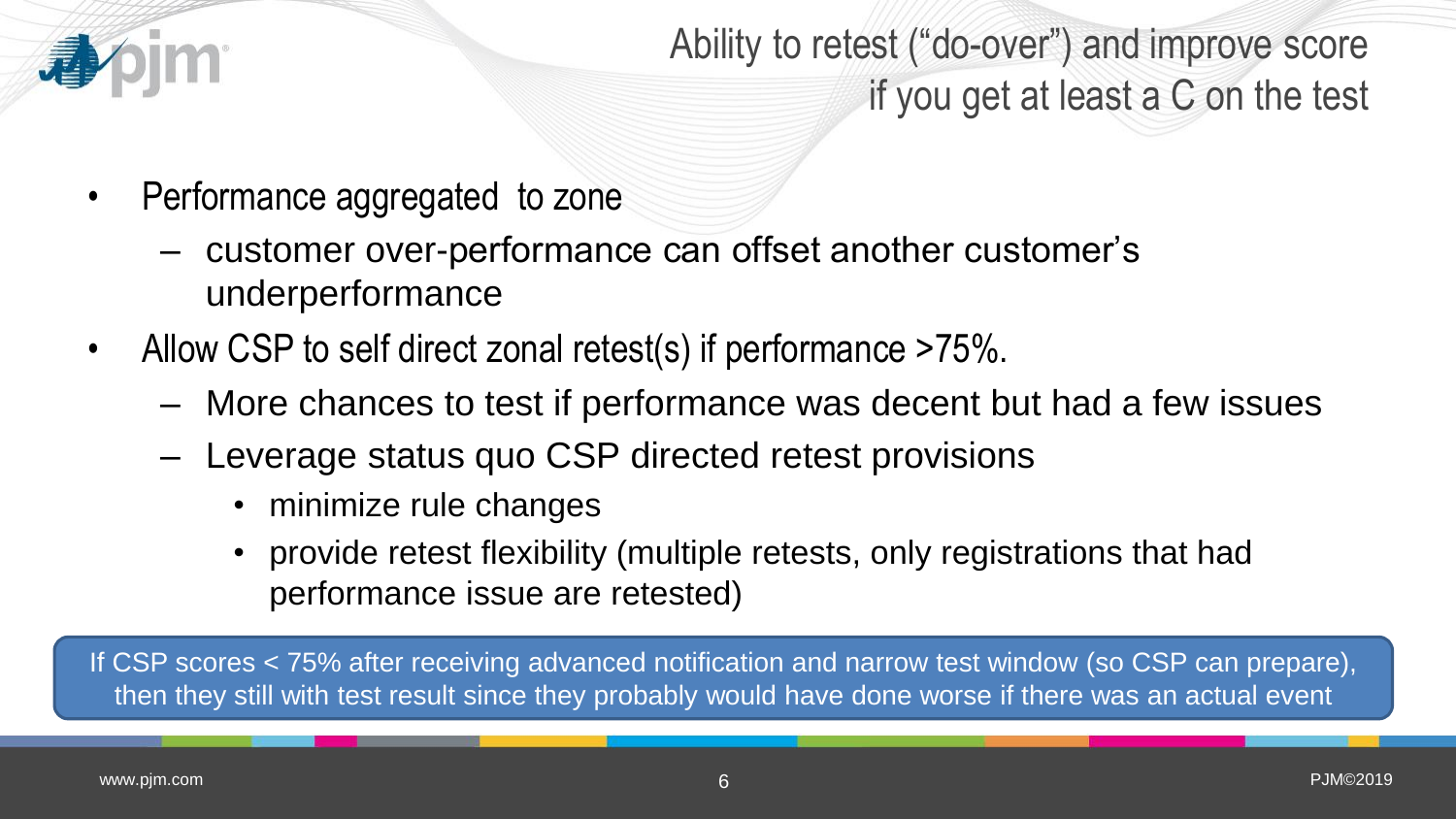

PJM Proposal 2 – Change the retest provision (utilize IMM proposed approach)

- One time retest.
- CSP selects which registrations to retest
- PJM directs when the test will occur is same manner as initial test.

This is a one time "Do Over".

CSP can do nothing on the test (0% performance across portfolio of customers) and be eligible to retest